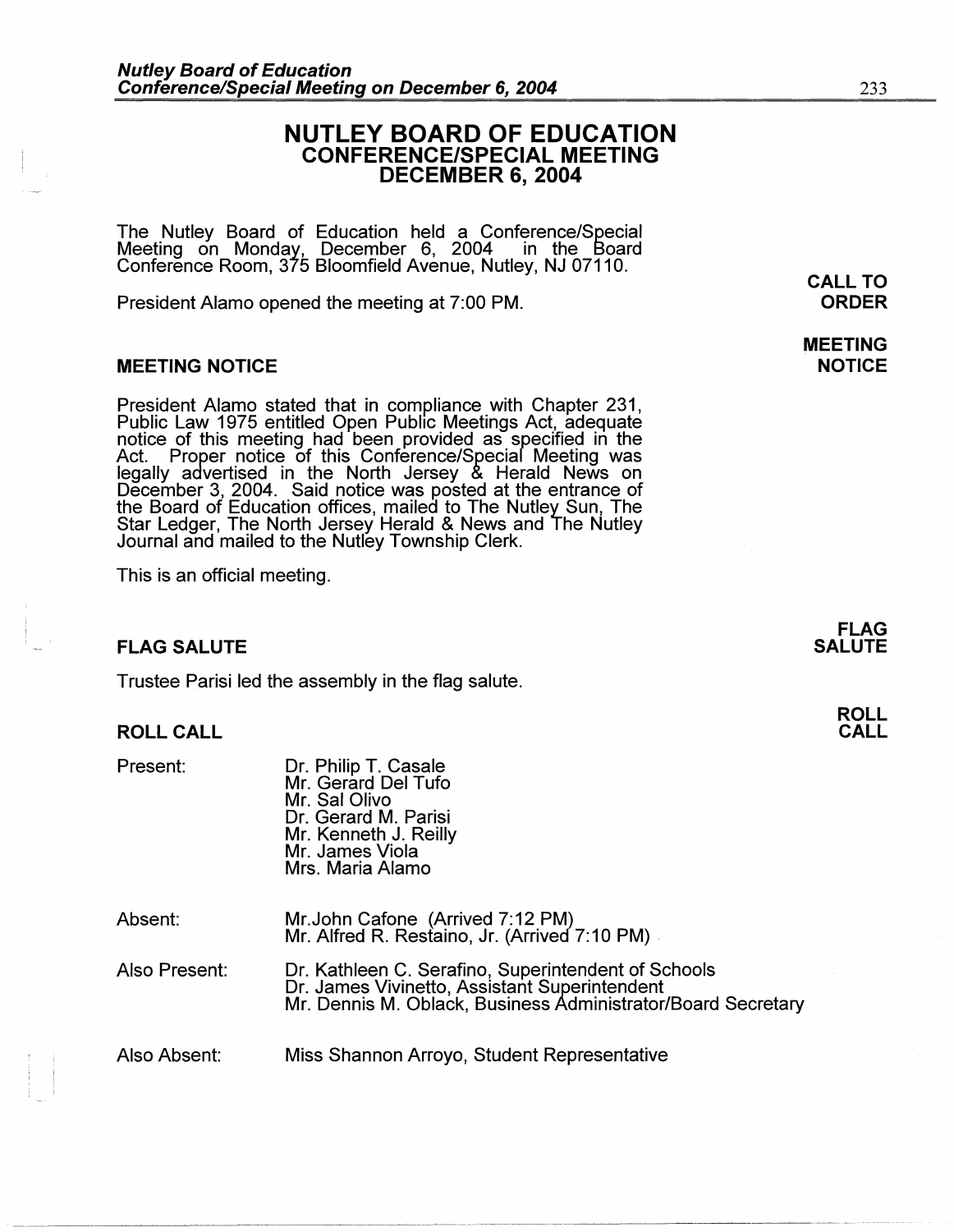## **MOTION TO ADJOURN TO EXECUTIVE SESSION**

At 7:03 PM Trustee Casale moved and Trustee Parisi seconded the following resolution:

WHEREAS, the Board of Education will be discussing matters exempt from public discussion pursuant to N.J.S.A. 10:4-12,

**NOW,** THEREFORE, BE IT RESOLVED that the Board of Education recess to closed executive session at this time in the conference room to discuss residency, legal and personnel matters, and

BE IT FURTHER RESOLVED that the results of the discussions will be made public by inclusion on the agenda of a subsequent meeting of the Boara of Education or when the reasons for discussing such matters in closed session no longer exist.

The motion was unanimously approved by voice vote.

# **RECONVENE MEETING**

At 7:45 PM Trustee Parisi moved, Trustee Catone seconded, and the Board unanimously approved by voice vote a motion to reconvene the open public meeting.

## **ITEMS DISCUSSED**

#### **Committee Reports:**

1. Trustee Casale - Personnel Committee

Trustees Casale met with P. Siculiatano and C. DeBonis, EAN Representatives, on the Superintendent Search and they requested addressing the Board.

2. Trustee Olivo - Athletic Committee

Trustee Olivo spoke about promotional contests to be held at basketball games during half-time. He also spoke about the \$25,000 scholarships and \$5,000 football donation provided by the Nutley/Belleville Italian Fiorente Club.

Trustee Restaino suggested a need to review the half-time programs at basketball games. Trustee Parisi questioned potential conflicts with cheerleaders' routines.

3. Trustee Restaino – Budget Committee

Trustee Restaino stated that the committee met last week to discuss and plan the budget process regarding S1701.

## **RECONVENE OPEN MEETING**

## **ITEMS DISCUSSED** I

#### **EXECUTIVE SESSION**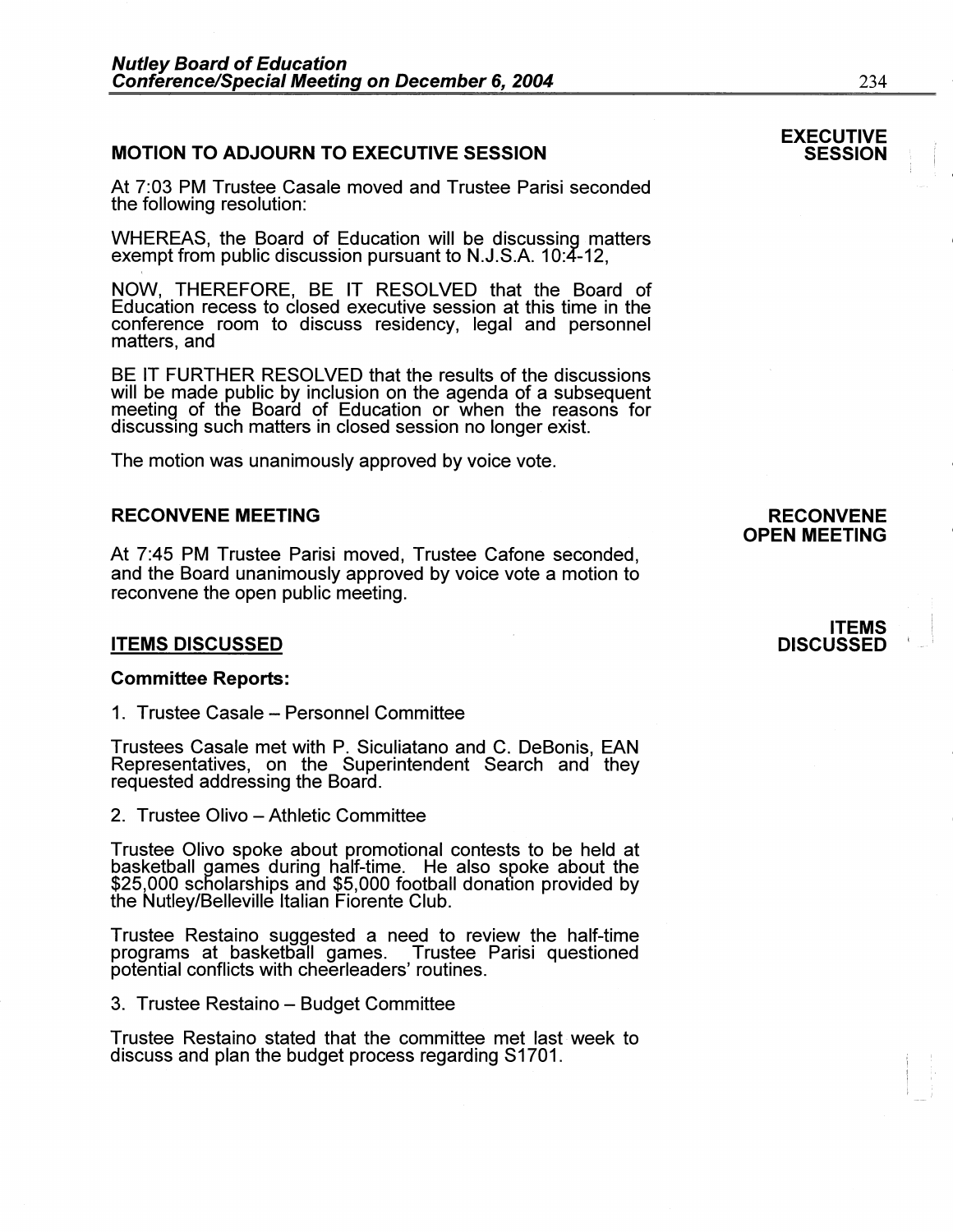#### 4. Trustee Parisi - Policy Committee

Trustee Parisi stated that several first reading policy additions were approved at the last meeting and additional reviews based on Straus Esmay Policy Alerts will be scheduled.

5. Trustee Cafone - Construction Committee

Trustee Cafone said that there is an analysis being prepared regarding the high school project spending to determine amounts available for stage lighting.

Board Secretary Oblack said that \$1.3 million was received from the state.

President Alamo stated that she feels John Catone should be shown as President and Alan Genitempo and Ken Reilly be included on the plaque in the high school commemorating the major capital project. After a discussion ensued it was agreed that the Construction Committee will make the proposal of who should be named.

6. President Alamo - Academic Committee

President Alamo asked Nancy Kehayes to make a presentation on Coordinator Goals and Objectives.

President Alamo said that the Nutley Education Foundation is going to make a concerted effort to apply for numerous grants.

7. Trustee Del Tufo – Facilities Committee

Trustee Del Tufo spoke about the progression of the Middle School Project and the elementary school referendum.

The trustees had an extended discussion on the appropriate timing for the elementary school referendum.

# **RESOLUTIONS**

#### **RESOLUTIONS**

**APPROVE CHANGE ORDER A** 

## 1. **APPROVAL OF CHANGE ORDER - LINCOLN SCHOOL ELEMENTARY SCHOOL FACADE PROJECT**

Trustee Casale moved, and Trustee Catone seconded, the following resolution. Upon being put to a roll call vote the resolution was unanimously approved.

BE IT RESOLVED that the Board of Education accepts the recommendation of CVM Engineers, our Consulting Engineer, and approves Change Order #1 (Appendix A) to our contract with Masonry Preservation Services, Inc. for the Lincoln Elementary School Facade Stabilization Project. The contract with Masonry Preservation Services, Inc. will reflect an increase or (decrease) in the amount as follows: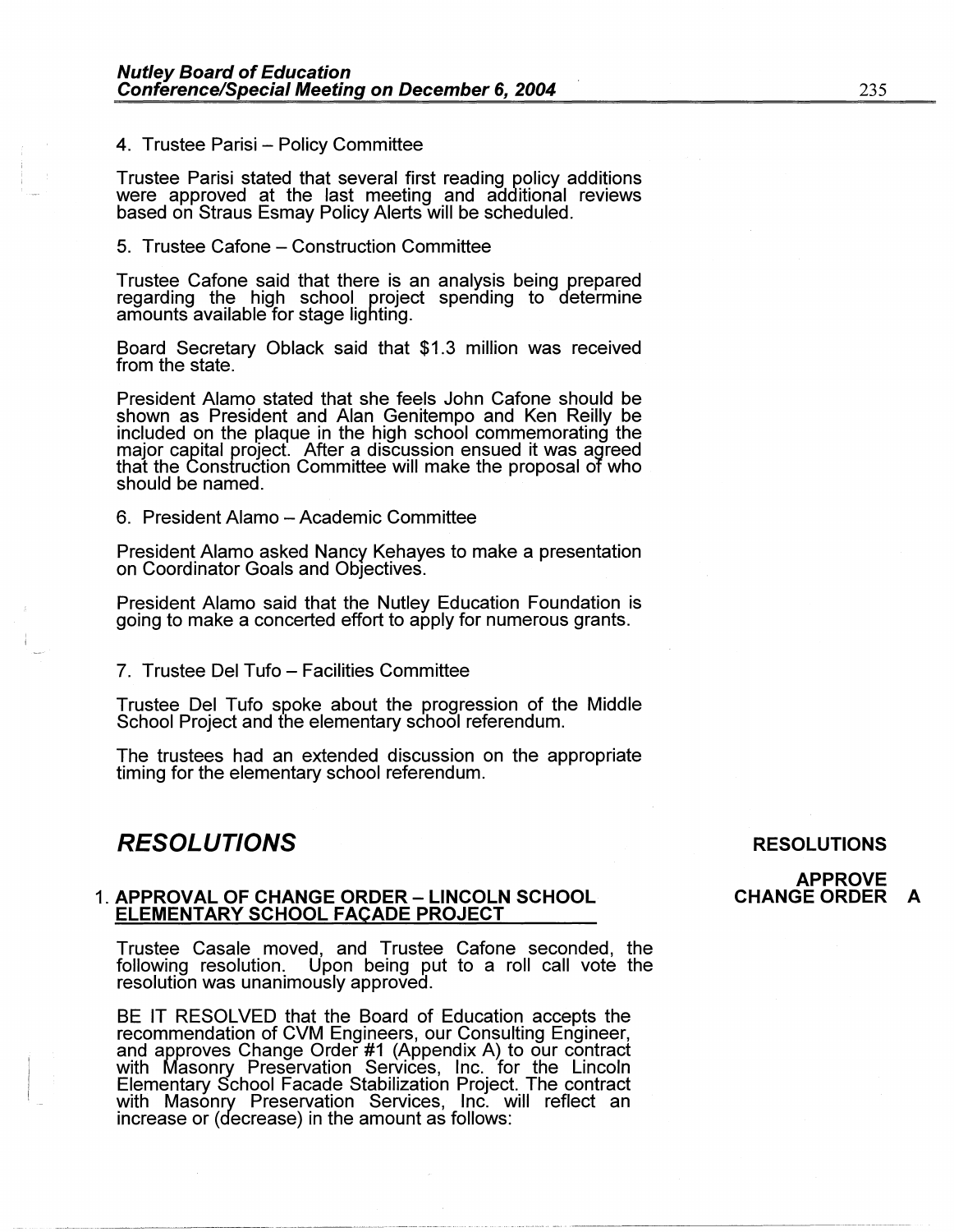| )ate | Amount |
|------|--------|
|      |        |

Change Order #1 9/22/04 \$(11,718.00)

### 2. **APPROVAL OF BOND REFERENDUM IN SEPTEMBER 2005 FOR ELEMENTARY SCHOOL CAPITAL IMPROVEMENT PLANS**

Trustee Del Tufo moved, and Trustee Parisi seconded, the following resolution. Upon being put to a roll call vote the resolution was approved with the following exception:

1. Trustee Olivo voted No on this resolution.

BE IT RESOLVED BY THE BOARD OF EDUCATION OF THE TOWNSHIP OF NUTLEY IN THE COUNTY OF ESSEX, NEW JERSEY AS FOLLOWS:

1. DCM Architecture Inc., the school district's appointed architect for the proposed capital program, is hereby authorized and delegated the responsibility in accordance with N.J.S.A. 18A: 18-16 to prepare the scope of work for the proposed elementary school capital improvement program in consultation with and under the supervision of the Business with and under the supervision of the Business<br>Administrator/Board Secretary, who is hereby delegated the responsibility to work with the architect for this purpose on behalf of the Boara.

2. This Board of Education hereby intends to hold a special election on September 27, 2005 between the hours of 2:30 p.m. and 9:00 p.m. as permitted and required by law in order to vote on one or more school bond proposals, subJect to approval of the Project by the Department of Education. The form of the proposals, consistent with the approval of the Department of Education, will be adopted by this Board of Education at a subsequent meeting.

3. The Board President, the Superintendent of Schools, the School Business Administrator/Board Secretary, the Project Architect, Bond Counsel and other appropriate representatives of the Board are hereby authorized to take all steps necessary to implement this resolution. The Business Administrator/Board The Business Administrator/Board Secretary is further authorized and directed to request the County Clerk, the County Board of Elections, the County Superintendent of Elections and the Municipal Clerk to conduct the special election, and the Business Administrator/Board Secretary is authorized to act on behalf of the Board to make such determinations required of the Board for the conduct of the election.

## 3. **DISENROLLMENT OF PUPIL**

Trustee Reilly moved, and Trustee Del Tufo seconded, the following resolution. Upon being put to a roll call vote the resolution was unanimously approvea.

**DISENROLLMENT OF PUPIL** 

**APPROVE ELEMENTARY** 

**BOND REFERENDUM**